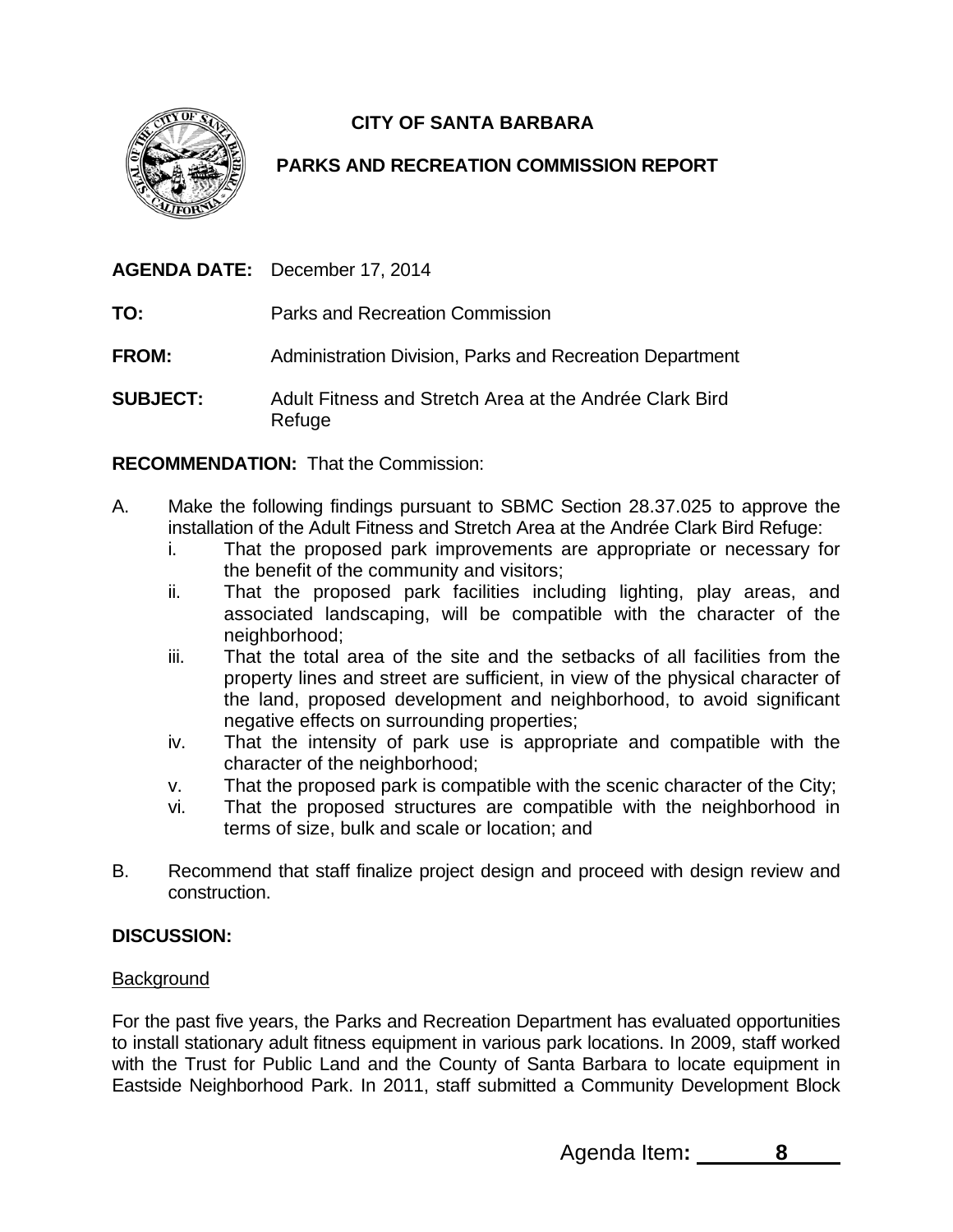Parks and Recreation Commission Report Adult Fitness and Stretch Area at the Andrée Clark Bird Refuge December 17, 2014 Page 2

Grant (CDBG) proposal for the installation of fitness equipment at Eastside Neighborhood Park and Bohnett Park. Neither of these projects received funding. In early 2014, staff also developed a conceptual plan for equipment at the new Bath St Pocket Park. That project was not pursued, since community input and Commission review led to the design of a park with a playground for young children.

In April 2014, staff met with Bill and Lorraine McIntosh to discuss the potential to locate fitness stretch equipment at the Andrée Clark Bird Refuge (Bird Refuge). A long-time community member and former runner, Mr. McIntosh expressed his desire to support active fitness in general, and the local running community, in particular. Staff supported his proposal, and Mr. McIntosh donated \$10,000 to the Parks and Recreation Community (PARC) Foundation for the equipment.

In addition to the proposed outdoor equipment for the Bird Refuge, staff is developing a CDBG proposal to install an adult fitness area at Bohnett Park. The grant proposal, which will be submitted on December 16<sup>th</sup>, also includes replacement of the children's playground at the park. Staff is also including an evaluation of an adult fitness area for the Cabrillo Ball Park Renovation Project. The Commission will receive a presentation on the Cabrillo Ball Park project at the January 28, 2015, Commission meeting.

#### Project Design

The Bird Refuge includes a portion of the multi-modal path that extends from Leadbetter Beach through the Waterfront, and along East Beach. The path is very popular for running, walking, and cycling as well as casual park use. The path turnaround is located at the Bird Refuge parking lot on Los Patos Way. This location also includes an open area that is suitable for installation of fitness equipment.

During the evaluation of the site and stretch equipment options, staff determined that there is adequate space to include additional pieces of equipment. This provides an opportunity for the Department to establish a small scale adult fitness area without a significant capital investment and with minimal site improvements. Staff identified a manufacturer with a design appropriate to the park's location and open space. Norwell Outdoor Fitness produces stainless steel outdoor equipment with a simple, open design that blends well with more natural environments and does not block views.

As shown in Attachments 1 and 2, the proposed project design includes four pieces of equipment that would be set in mulch adjacent to the multi-modal path. The pieces of equipment include a stretch bar, bench, hip flex, and air walker. The equipment ranges in height from 1 foot 7 inches (bench) to 4 feet, 1 inch (stretch bar, air walker and hip flex). All four can support either general exercise or warm-up/cool down activities for runners, walkers, and cyclists. The 2,000 square foot project area also includes signage to explain the equipment. The Department would post information on its web site about how to use the equipment and the sign includes a QR code that links to video demonstrations.